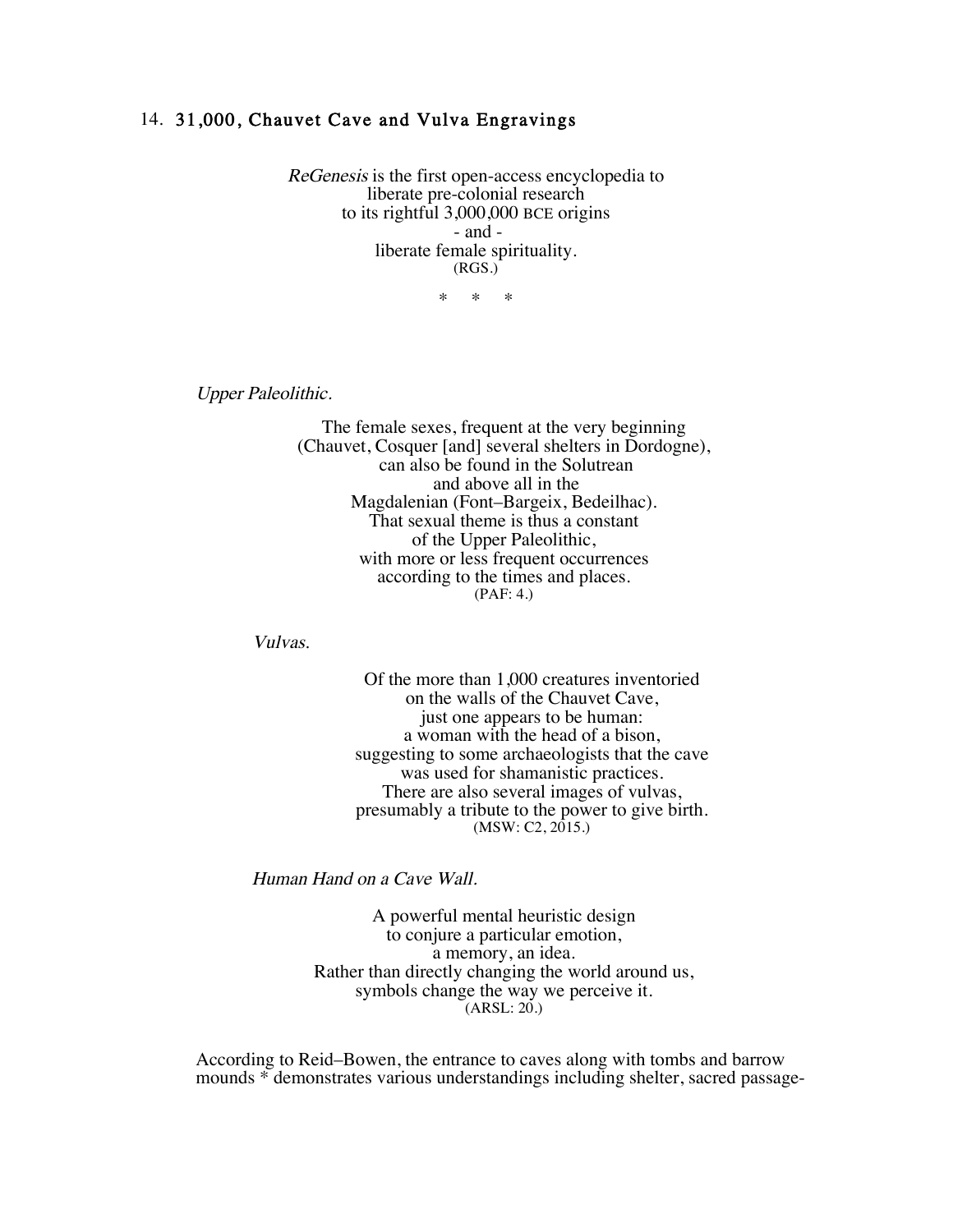ways, a ritual landscape plus special focus on entering the goddess or earth's womb. \* (Anglo-Saxon burial mounds.)

The cave is theologically conceived as analogous or equivalent to the entry point into the chaotic/earthly body of the Goddess: or, as thealogian Rachel Pollack (GAN 90) expresses the point, 'if the Earth is our mother, then the cave becomes an image of her womb and a place to enter into her actual body' (GAN 91, n. 21).  $\dots$  In many mythic narratives, the origins of the human race are traced to an emergence from a womb–like cave. (GAN: 91, n. 23.)

The Chauvet Cave complex discovered in 1994, is located in southeast France near Vallon-Pont-d'Arc in the Ardèche (Ardecha) River region, renowned as Europe's richest collection of Paleolithic art and considered to be the oldest cave with such high-level paintings. "Different periods of visitation are between 31,000 and  $27,000$   $(23,000)$ <sup>"</sup> (PO: 128). \*\* In addition to stalactites and stalagmites, plus memorial remains, ochre and charcoal artwork include significant animals, hand stencils, \*\* and triangles, plus the Chauvet "Venus" (object of veneration) and Sorcerer.

\* Radiocarbon chronology as of 2016 CE: updated visitation dates are 37,000- 33,500 and again in 31,000 to 28,000 years ago.

\*\* According to stencil (published on October 2-2014) is 39,900 years old from the Sulawesi's cave in Indonesia. Jabr, Ferris. "Ars Longa." New York Times Magazine, Dec. 7, 2014: 18, 20. (ARSL.)

The Chauvet walls have richly decorated paintings and engravings of numerous animals and several birds including an eagle and a remarkable owl. These modern humans were illustrating "complex mythologies, involving supernatural beings. … Some of the most telling images from their art are those of part human/part animal figures." (EI: 48.) Two other world–renowned drawings include the lioness area plus the panel of four horses' heads. The Sorcerer and the Chauvet "Venus" (object of veneration) are deep inside the cave in the Salle du Fond Chambers. Three additional pubic triangles are located at the entrances of each the adjoining cavities.

Of the more than 1,000 creatures inventoried on the walls of the Chauvet Cave, just one appears to be human: a woman with the head of a bison, suggesting to some archaeologists that the cave was used for shamanistic practices. There are also several images of vulvas, presumably a tribute to the power to give birth (MSW: C2, 2015.)

Steven Mithen says that in 30,000 BCE modern humans "were engaging in thoughts and behavior of a radically different kind from that of Neanderthals and Early Humans." (EI: 48.)

A simple way of describing this is that modern humans were far more imaginative than all human ancestors and relatives. …[Chauvet's] key features include religious and ritualistic behavior, production of paintings and sculpted objects, multi-component tools, and substantial architecture. … These demonstrate most clearly that modern humans of 30,000 years ago were able to conceive of entities that broke the rules of nature, entities that could not exist in the physical world. In other words, they were engaging in the type of imagination that can be described as fantasy. … I have termed this ability 'cognitive fluidity' and have argued that it underlies art, religion and science (EI: 48).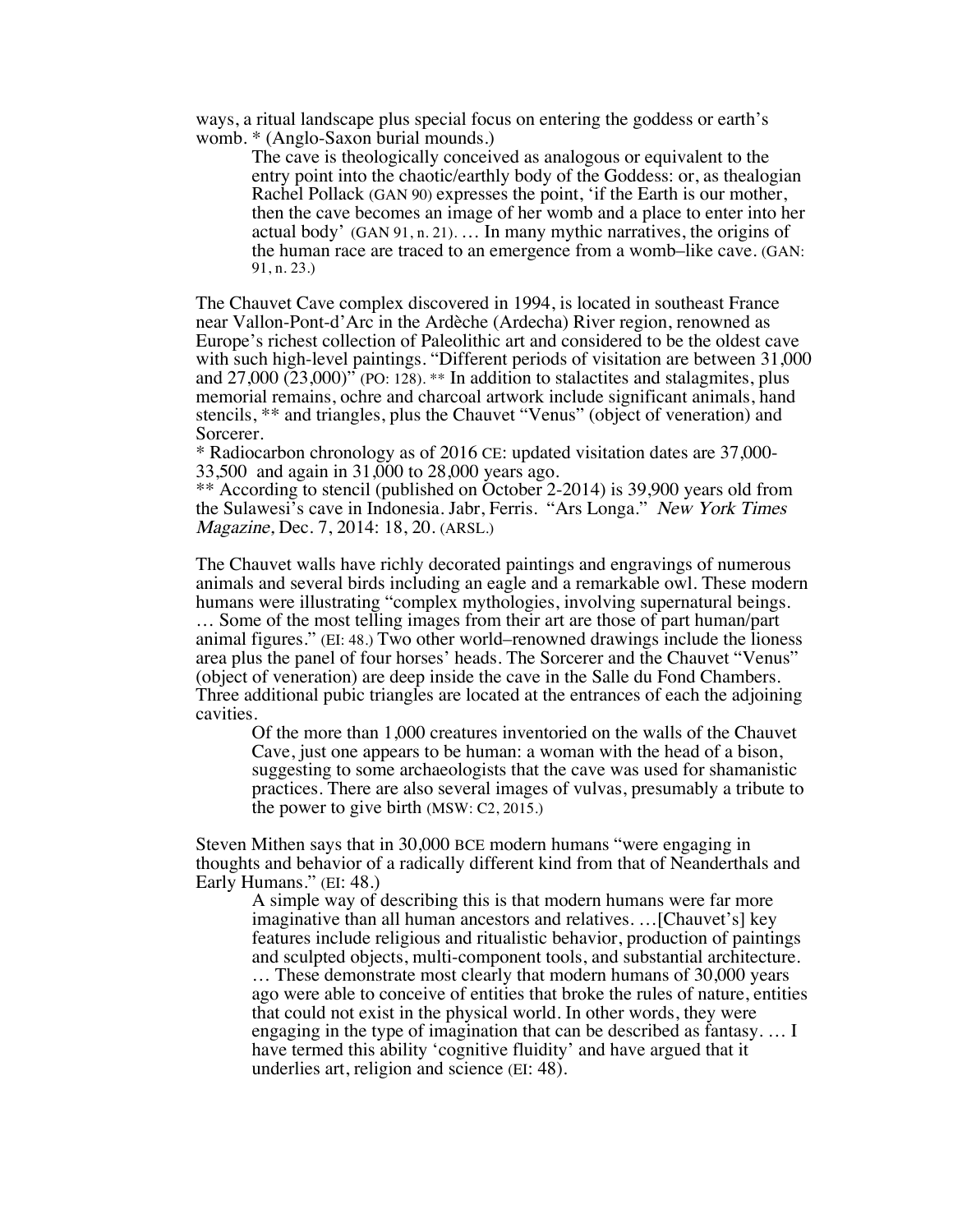Although discussing later Cycladic finds c. 3300-2000 BCE, Gimbutas' reflections also relate to engravings throughout the ancient world including the Chauvet's "Venus" (object of veneration) and pubic triangle.

Through the act of engraving an enormous triangle in the center of the sculpture the artist perhaps visualized the universal womb, the inexhaustible source of life, to which the dead man [deceased] returns in order to be born again. In this sense, the Great Goddess is the magicianmother (GGE: 159).

Further cave and grotto research, keyword suggestions include: Cosquer; Grotte de Bédeilhac; Laugerie Basse; Font-Bargeix: Cussac; "Venus" of Cussac; or Périgueux, and Sulawesi.

For selections of the interior landscape of Chauvet Cave and the Chauvet Cave Project plus Aurignacian art as discussed and recorded by filmmaker Werner Herzog in the 2011 film, Cave of Forgotten Dreams, recommend: Zach Zorich. "Interview: Werner Herzog On the Birth of Art." Archaeology 64.2 (Mar.-Apr. 2011): 32-39. (IWH.)

For a selection of finds from the Chauvet cave plus other artifacts from nearby caves, suggest the Toulouse-Lautrec Museum in the Palais de la Berbie just off the Cathedral Square in Albi, France.

Further research on symbolic systems including the V/triangle/vulvic cave engravings and gender emergence:

- Caldwell, Duncan. "Supernatural Pregnancies: Common Features and New Ideas Concerning Upper Paleolithic Feminine Imagery." Arts & Cultures. Geneva, Switzerland: Barbier-Mueller Museums, 2010. 52-75. (SPC.)
- Clottes, Jean, and J. David Lewis-Williams. The Shamans of Prehistory: Trance and Magic in the Painted Caves. Trans. Sophie Hawkes. New York, NY: Harry N. Abrams, 1998. (SOP.)
- Conroy, L. P. "Female Figurines of the Upper Paleolithic and the Emergence of Gender." Women in Archaeology: A Feminist Critique. Eds. Hilary du Cros and Laurajane Smith. Canberra, Australia: Dept. of Prehistory, Research School of Pacific Studies, Australian National University, 1993. 153-160. (FF.)

Herzog, Werner, Erik Nelson, Adrienne Ciuffo, et al. Cave of Forgotten Dreams. Los Angeles, CA: Creative Differences Productions, Inc., 2011. (CFD.)

- Jabr, Ferris. "Ars Longa." New York Times Magazine, Dec. 7, 2014: 18, 20. (ARSL.)
- Joan, Eahr Amelia. "Ochre's Living Lineage: The Gyne-Morphic Bloodline of Spirituality." Publication, 2018. (OLL.)
- Lewis-Williams, David J. The Mind in the Cave: Consciousness and the Origins of Art. London, England: Thames and Hudson, 2002. (MIC.)

Marler, Joan, and Miriam R. Dexter, Eds. Signs of Civilization: Neolithic Symbol System of Southeast Europe. Novi Sad, Hungary: Institute of Archaeomythology, 2009. (SC.)

McCoid, Catherine Hodge and LeRoy D. McDermott. "Toward Decolonizing Gender." American Anthropologist 98.2 (Jun. 1996): 319-326. (TDG.)

Rubin, Alissa J. "A Mirror of Subterranean Wonders: Replica of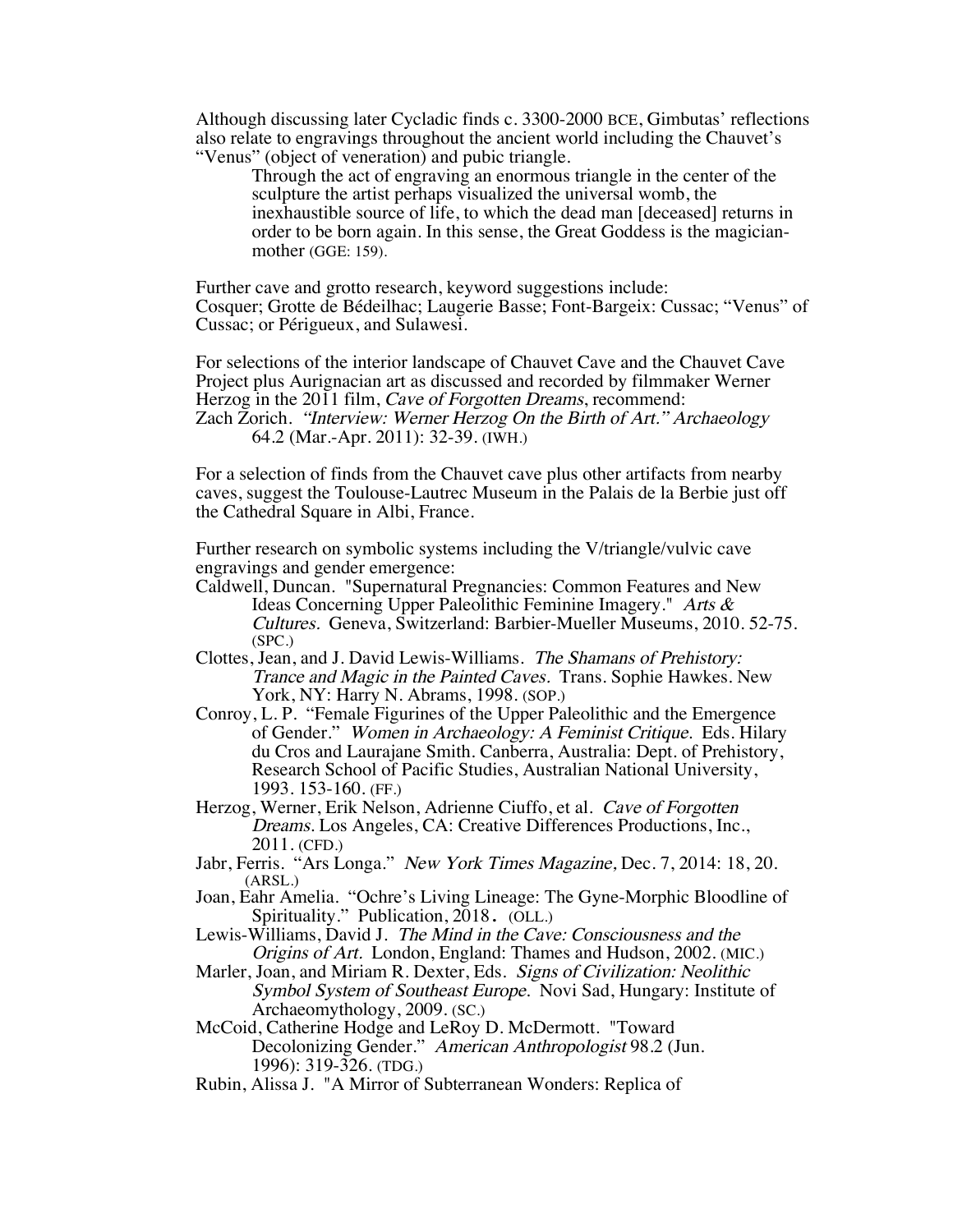Chauvet Cave Bristles with Lifelike Paintings." New York Times, Apr. 25, 2015: C1-C2. (MSW.)

Tedlock, Barbara. The Woman in the Shaman's Body: Reclaiming the Feminine in Religion and Medicine. New York, NY: Bantam Books, 2005. (WSB.)

Further considerations of cave sculptures and wall murals:

- Anati, Emmanuel. World Rock Art: The Primordial Language. Capo di Ponte, Italy: Edizioni del Centro, 1993. (WRAP.)
- Bataille, Georges. Lascaux; Or, The Birth of Art: Prehistoric Painting. The Great Centuries of Painting. Lausanne, Switzerland: 1955. (LBA.)
- Bisson, Michael S. and Pierre Bolduc. "Previously Undescribed Figurines from the Grimaldi Caves." Current Anthropology 35.4 (Aug.-Oct. 1994): 458-468. (PU.)
- Clottes, Jean. "Paleolithic Cave Art of France." Bradshaw Foundation (1995) Jun. 29, 2008 <http://www.bradshawfoundation.com/clottes/page4.php>. (PAF.)
- Jabr, Ferris. "Ars Longa." New York Times Magazine, Dec. 7, 2014: 18, 20. (ARSL.)
- Mithen, Steven. "The Evolution of Imagination: An Archaeological Perspective." Sub-Stance 30.1/2 (2001): 28-54. (EI.)
- Pfeiffer, John E. The Creative Explosion: An Inquiry into the Origins of Art and Religion. New York, NY: Harper & Row, 1982. (TCE.)
- Wildgen, Wolfgang. "The Paleolithic Origins of Art, Its Dynamic and Topological Aspects, and the Transition to Writing." Semiotic Evolution and the Dynamics of Culture. Eds. Bax, Marcel, Barend van Heusden, and Wolfgang Wildgen. Bern, Switzerland: Peter Lang, 2004. 128-132. (PO.)

Further research indicates that ancient cave artists who made the hand stencils 'were predominately female':

Snow, Dean. "Sexual Dimorphism in European Upper Paleolithic Cave Art." American Antiquity 78.4 (Oct. 2013): 746-761. (SDE.)

Recommended article that initiated this Re-Genesis entry:

Thurman, Judith. "Letters from Southern France: Impressions, What Were the Earliest Painters Thinking?" New Yorker 84.18 (Jun. 23, 2008): 59-67. (LFSF.)

Further cave research: 15,000-12,000, Lascaux Cave; 15,000-10,000, Magdalenian Age; and 13,000-11,000, Altamira Cave. (RGS.)

Further Paleolithic research : 1,000,000-10,000, Paleolithic Overview; 1,000,000- 50,000, Early (Lower) Paleolithic Age; 50,000-10,000, Late (Upper) Paleolithic Age; 50,000-30,000, Mousterian Age; 34,000-28,000, Les Eyzies Vulva Engravings, Dordogne Caves; 31,000, Chauvet Cave and Vulva Engraving; 30,000-25,000, Aurignacian Age; 30,000-25,000, Goddess of Willendorf, Austria; 25,000-20,000, Gravettian Age; 25,000-20,000, Goddess of Laussel; 24,000, Dolni Vestonice; 23,000, Goddess of Lespugue; 22,000, Maiden with Hood from Brassempouy; 20,000-15,000, Solutrean Age; 15,000-10,000, Magdalenian Age; 15,000-12,000, Lascaux Cave; and 12,000, Pamukkale/Hierapolis, Anatolia (Central Turkey). (RGS.)

Further research on vulva images: 34,000-28,000, Les Eyzies Vulva Engravings, Dordogne Caves; 30,000-25,000, Aurignacian Age; 30,000-25,000, Goddess of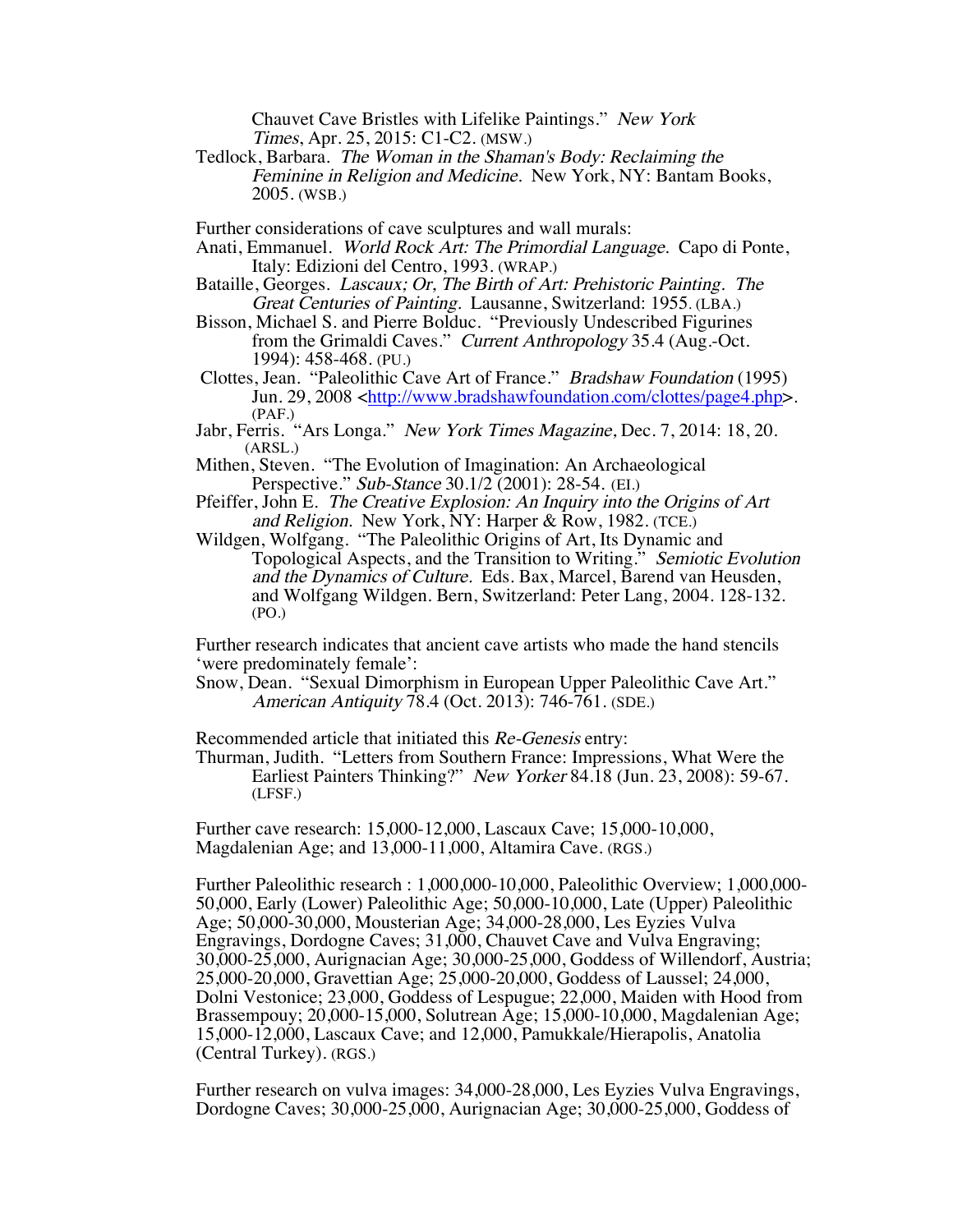Willendorf, Austria; 25,000-20,000, Goddess of Laussel; 5300-4300, Climactic Phase and Script in Old Europe; 3000-2000, Cycladic Goddesses; 2600-2000, Early Bronze Age, Crete, Chthonian; and 400, Celtic Sheela-na-gig. (RGS.) \* \* For additional CE information, see illustration of a 1600 c. vulva labyrinth design in: Bord, Janet. Mazes and Labyrinths of the World. New York, NY: Dutton, 1976. 85, Fig. 127.) (MLW.)

Further V/triangle/vulvic research: 70,000, Blombos Cave; 34,000-28,000, Les Eyzies Vulva Engravings, Dordogne Caves; 30,000-25,000, The Aurignacian Age; 30,000, Labyrinths, Spirals, and Meanders; 30,000-25,000, Goddess of Willendorf, Austria; 8000/7000-5000, Early Neolithic; 7000-5000, Early Neolithic Crete; 5500-3500, Cucuteni (Tripolye) Culture, Eastern Europe; 5300- 4300, Climactic Phase and Script in Old Europe; 4000-3000, Locmariaquer, Brittany Hook Symbology; 4000-3500, Gavrinis, Brittany France; 2000, Asherah; 1900-1800, Dawning of the African Alphabet and the Aniconic Goddess Triangle; 1790-1700, Goddess of Kultepe, Anatolia; 1500, Lachish Ewer, Triangle, and Menorah; and 800, Tanit (Also Taanit, Ta'anit, Tannit, or Tannin). (RGS.)

Further ancient ochre research: 500,000-300,000, Dark Mother Tan-Tan of Morocco; 285,000, Ochre at Kapthurin Formation Plus Other Sites; 280,000- 250,000, The Berekhat Ram Figure; 92,000, Qafzeh Cave and Ochre Symbolism; 70,000, Blombos Cave and V Shaped Engraving; 50,000, African Homo Sapiens Migrations and Matrilineal Motherline; 10,000, Grotta dell'Addaura; 2600-2000, Early Bronze Age, Crete, Chthonian \* Prepalatial/Early Minoan (EM I-III); and 1500, Lachish Ewer, Triangle, and Menorah. (RGS.) \* (Earth mother, Chthonia.)

Further ochre and ritual research:

- Caldwell, Duncan. "Supernatural Pregnancies: Common Features and New Ideas Concerning Upper Paleolithic Feminine Imagery." Arts & Cultures. Geneva, Switzerland: Barbier-Mueller Museums, 2010. 52- 75. (SPC.)
- Dunbar, Robin Ian MacDonald, Chris Knight, and Camilla Power, Eds. The Evolution of Culture: A Historical and Scientific Overview. Edinburgh: Scotland: Edinburgh University Press, 1999. (EC.)
- Greenspan, Stanley and Stuart Shanker. The First Idea: How Symbols, Language, and Intelligence Evolved from Our Early Primate Ancestors to Modern Humans. Cambridge, MA: Da Capo Press, 2004. (FI.)
- Hovers, Erella, Shimon Ilani, et al. "An Early Case of Color Symbolism: Ochre Use by Modern Humans in Qafzeh Cave." Current Anthropology 44.4 (Aug.-Oct. 2003): 491-522. (ECC.)
- Joan, Eahr Amelia. "Ochre's Living Lineage: The Gyne-Morphic Bloodline of Spirituality." Publication, 2018. (OLL.)
- Knight, C. Blood Relations: Menstruation and the Origins of Culture. New Haven, CT: Yale University Press. 1991. (BR.)
- Lincoln, Bruce. Emerging from the Chrysalis: Studies in Rituals of Women's Initiation. Cambridge, MA: Harvard University Press. 1981. (EFTC.)
- Marshack, Alexander. "On Paleolithic Ochre and the Early Uses of Color and Symbols." Current Anthropology 22.2 (Apr. 1981): 188-191. (POE.)
- McBrearty, S. "The Middle Pleistocene of East Africa." Human Roots: Africa and Asia in the Middle Pleistocene. Eds. Lawrence S. Barham, and K. Robson-Brown. Bristol, England: Published for the Centre for Human Evolutionary Research at the University of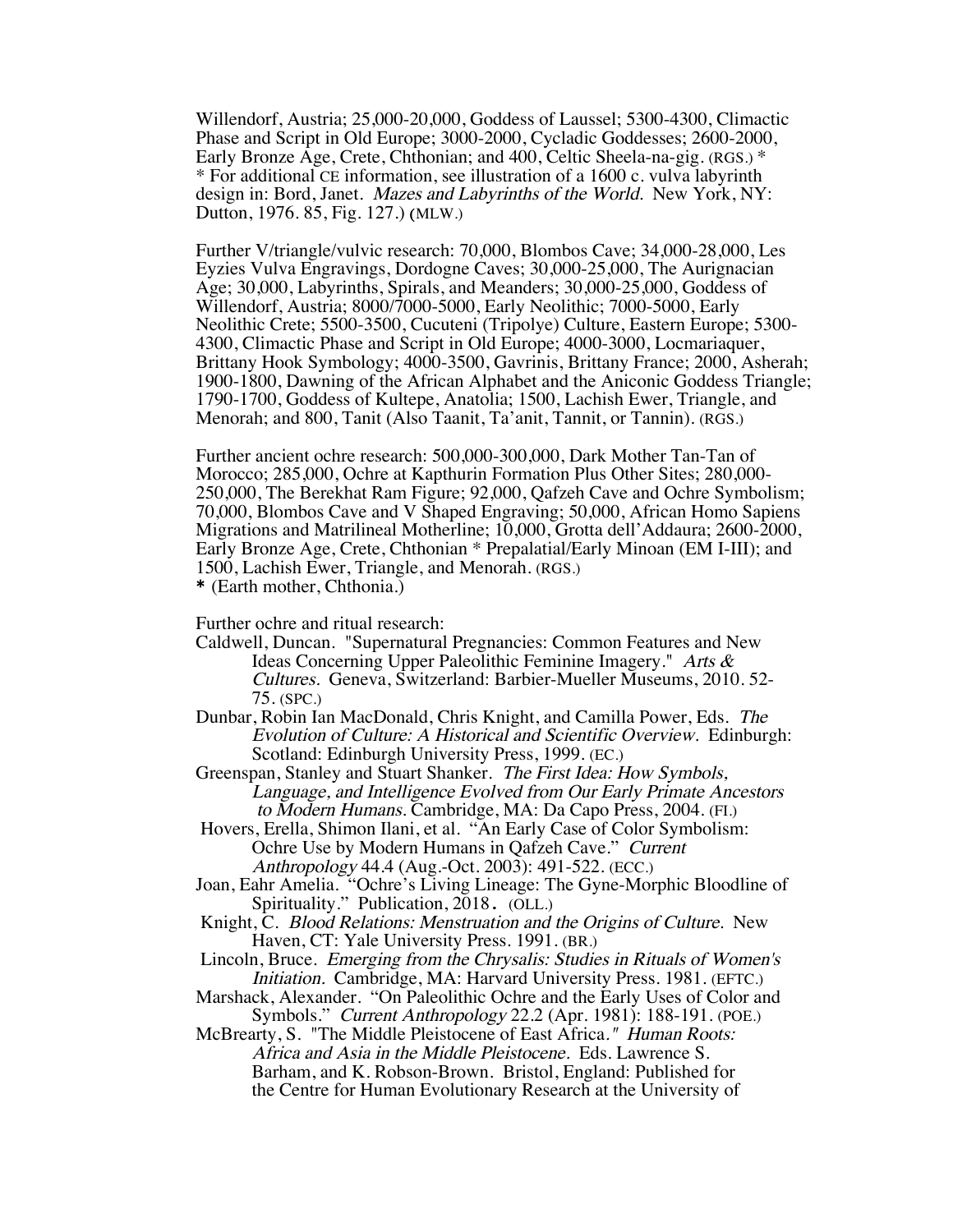Bristol, by the Western Academic & Specialist Press, 2001. 81- 92. (MPEA.)

Zorich, Zach. "Neanderthals in Color." Archaeology 65.3 (May-Jun. 2012: 18. (NC.)

IMAGE: CHAUVET PUBIC TRIANGLES: CHAUVET CAVE, FRANCE. ILLUSTRATED: CHAUVET PUBIC TRIANGLES, CHAUVET CAVE COMPLEX. SLIDE LOCATION , SHEET , ROW , SLEEVE , SLIDE # , 31,000 BCE. SHOT ON LOCATION: IN SOUTHEAST FRANCE NEAR VALLON-PONT-D'ARC IN THE ARDÈCHE REGION. ILLUSTRATION/IMAGE IN PROCESS. PHOTO NOTE: FOR FURTHER CHAUVET RESEARCH AND IMAGES: INDEX REQUIRES FURTHER RESEARCH (ARCHAEOLOGY, ARCHITECTURE & ART.) FOR FURTHER CHAUVET TRIANGLE INFORMATION: FOR FURTHER PALEOLITHIC ART AND CAVE WEBSITES: http://www.donsmaps.com/indexpaintings.html RESOURCE: (BRITISH MUSEUM: LONDON, ENGLAND.) PHOTO NOTE: ILLUSTRATOR, CHRISI KARVONIDES.

IMAGE: PUBIC TRIANGLE, TREE – OF – LIFE AND BULL: BABYLONIAN. PHOTO: © GSA. DESCRIPTION: PLAQUE OF A BULL, TRIANGLE (VULVA) AND TREE OF LIFE DEDICATED TO BABYLONIAN GULA (ALSO NIN-DIN-DUNG), RENOWNED HEALING GODDESS WHO RESTORES LIFE. SLIDE LOCATION NEAR EAST, SHEET 3, ROW 1, SLEEVE 3, SLIDE #18, 1110-900 BCE. CU\_NEA\_S3\_R1\_SL3\_S18.jpg SHOT ON LOCATION: BRITISH MUSEUM: LONDON, ENGLAND. NOTE 1: (CDBL: 108-9.) NOTE 2: FIELD WORK PROJECT: 1998-2002.

IMAGE: INCISED POTTERY WITH DANCING WOMAN/VULVA: NINEVEH. PHOTO: © GSA. DESCRIPTION: INCISED RITUAL POTTERY OF STICK FIGURES OF REINDEER – AND – A DANCING KA FEMALE EMERGING OUT OF PRONOUNCED VULVA, NINEVEH. SLIDE LOCATION, NEAR EAST, SHEET 10, ROW 3, SLEEVE 1, SLIDE #33, BCE. CU\_NEA\_S10\_R3\_SL1\_S33.jpg SHOT ON LOCATION: BRITISH MUSEUM: LONDON, ENGLAND. NOTE 1: FIELDWORK PROJECT 1998-2002.

IMAGE: MEGALITH TOMB WITH TRIANGULAR (VULVA) AT THE ENTRANCE: FRANCE. PHOTO: © GSA. DESCRIPTION: MEGALITH TOMB WITH TRIANGULAR (VULVA) AT THE ENTRANCE, PLUS A CAPSTONE AND NEARBY AVENUE OF PILLAR-LIKE STANDING STONES, SAINT-GERMAIN-EN-LAYE, FRANCE. SLIDE LOCATION FRANCE, SHEET 4, ROW 3, SLEEVE 1, SLIDE #18, BCE. CO\_FRA\_S4\_R3\_SL1\_S18.jpg SHOT ON LOCATION: MUSÉE DES ANTIQUITÉS NATIONALES: SAINT-GERMAIN-EN-LAYE, FRANCE, JUST OUTSIDE OF PARIS. NOTE 1: THIS SITE IS POSSIBLY PART OF A LARGER CEREMONIAL COMPLEX? NOTE 2: "THE VULVA IS AN ANCIENT SYMBOL OF THE DIVINE HUMAN FEMALE" (RGS). NOTE 3: YONI. "THE TRIANGLE AS THE GENERATIVE YONI (WOMB, VAGINA, VULVA: PLACE OF ORIGIN, BIRTH, AND REST)" (MN: 78; RGS.). NOTE 4: FIELDWORK PROJECT 1985-1989. IMAGE: TANIT'S HAND-BLESSING OVER A DOORWAY: TUNIS, TUNISIA. PHOTO: © GSA. DESCRIPTION: TANIT'S OUTSTRETCHED RIGHT HAND IS AN ANCIENT PROTECTION AMULET THAT MAY ALSO INVOKE BENEVOLENT BLESSINGS.

SLIDE LOCATION TUNISIA, SHEET 6, ROW 2, SLEEVE 3, SLIDE #1A, BCE. CO\_TUN\_S6\_R2\_SL3\_S1A.jpg SHOT ON LOCATION: TUNIS, TUNISIA.